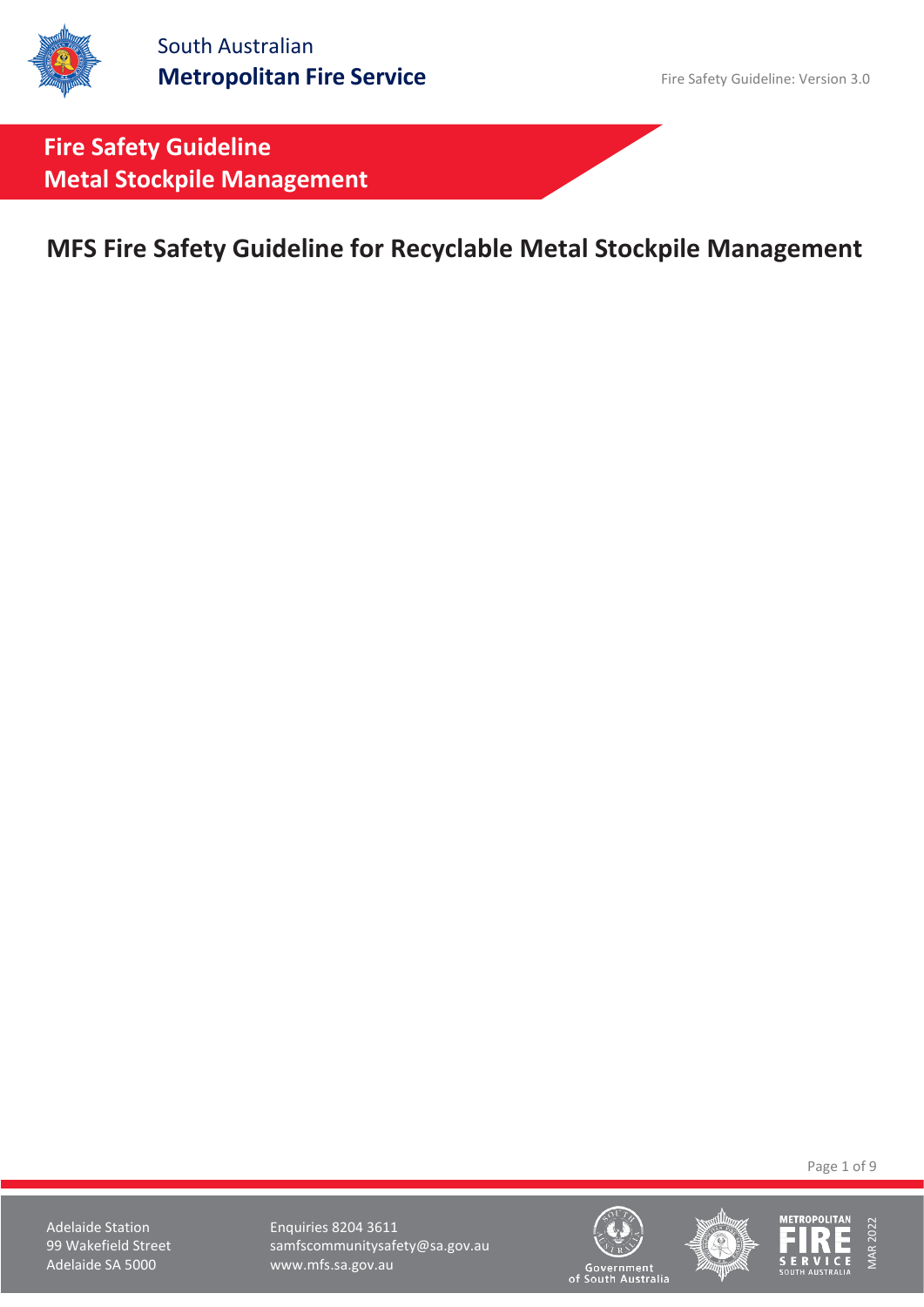# **Fire Safety Guideline Metal Stockpile Management**

| First Issued:  | 8 February 2006                               |
|----------------|-----------------------------------------------|
| Author:        | FSE Marchant & FSO Figg                       |
| Review date:   | 2 March 2022                                  |
| Reviewed by:   | <b>SFSE Seppelt</b>                           |
| Version:       | 3.0                                           |
| Authorised by: | <b>ACFO Community Safety &amp; Resilience</b> |

### **DOCUMENT CONTROL**

| <b>Version</b> | <b>Revision Description</b>             | Date            |
|----------------|-----------------------------------------|-----------------|
| A              | Original                                | 8 February 2006 |
| 1.0            | General Department review May 2017      |                 |
| 2.0            | General review and update 22 April 2021 |                 |
| 3.0            | Format update                           | 2 March 2022    |

### **List of Amendments:**

| Clause                                    | Amendment                                                                                                                                                                                              |
|-------------------------------------------|--------------------------------------------------------------------------------------------------------------------------------------------------------------------------------------------------------|
| Title                                     | Change from Built Environment Section Guideline No. 012,<br>Fire Risk Strategy for Recyclable Metal Stockpile<br>Management to MFS Fire Safety Guideline for Recyclable<br>Metal Stockpile Management. |
| Whole document                            | Format update                                                                                                                                                                                          |
| Document Control / Revision History       | Added                                                                                                                                                                                                  |
| Contents / Glossary / Reference Documents | Added                                                                                                                                                                                                  |
| 1 Purpose                                 | Added                                                                                                                                                                                                  |
| 4 Fire Hydrants for Outdoor Storage       | Added                                                                                                                                                                                                  |

Version 3.0 Page 2 of 9

Adelaide Station **Enquiries 8204 3611** 99 Wakefield Street samfscommunitysafety@sa.gov.au<br>Adelaide SA 5000 www.mfs.sa.gov.au www.mfs.sa.gov.au







MAR 2022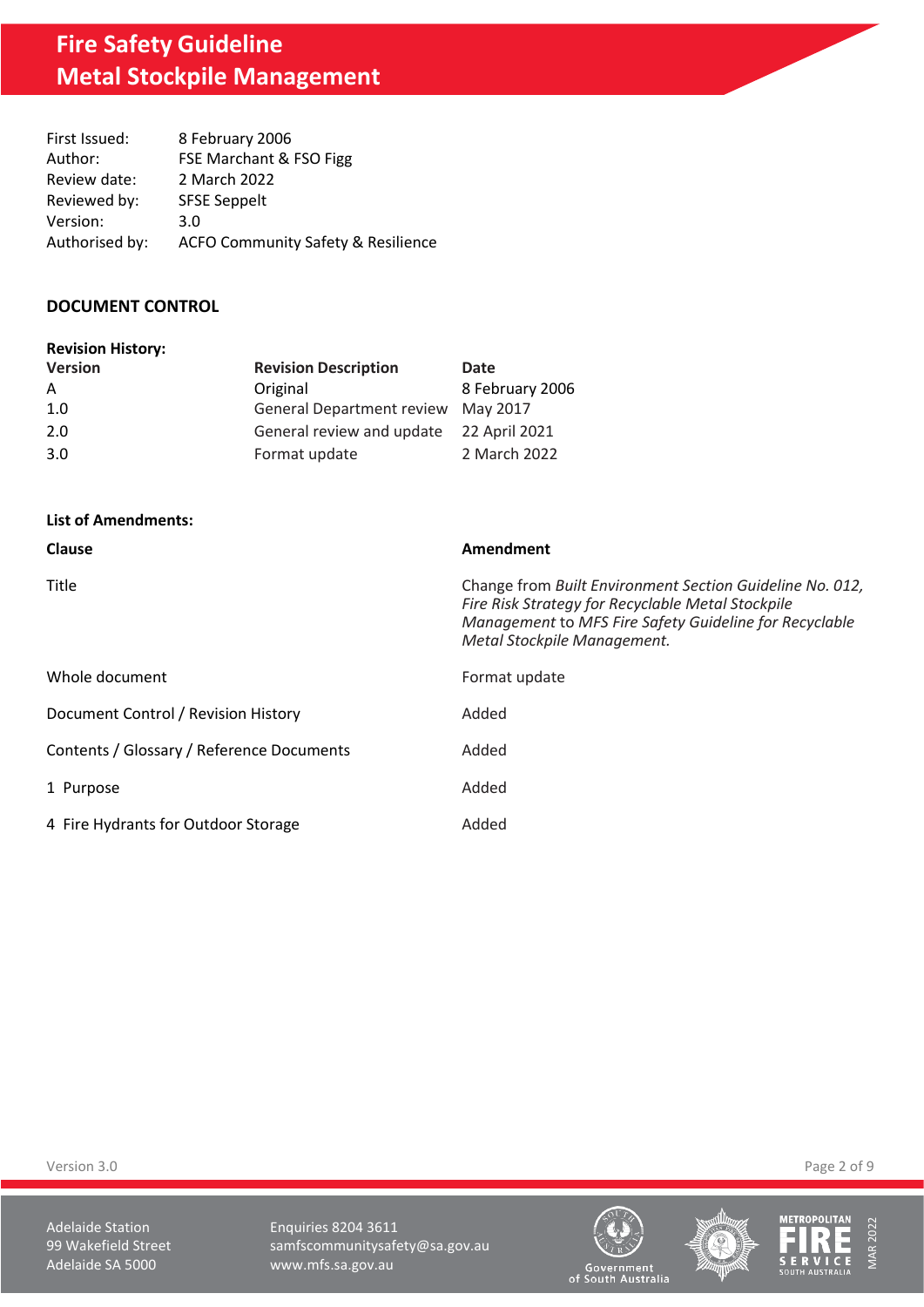### **CONTENTS**

| 1 |  |
|---|--|
| 2 |  |
| 3 |  |
|   |  |
|   |  |
|   |  |
|   |  |
|   |  |
| 4 |  |
|   |  |
|   |  |
| 5 |  |
| 6 |  |
| 7 |  |
| 8 |  |
|   |  |
|   |  |
|   |  |
|   |  |
|   |  |
|   |  |

Version 3.0

Adelaide Station 99 Wakefield Street Adelaide SA 5000

Enquiries 8204 3611 samfscommunitysafety@sa.gov.au www.mfs.sa.gov.au







Page 3 of 9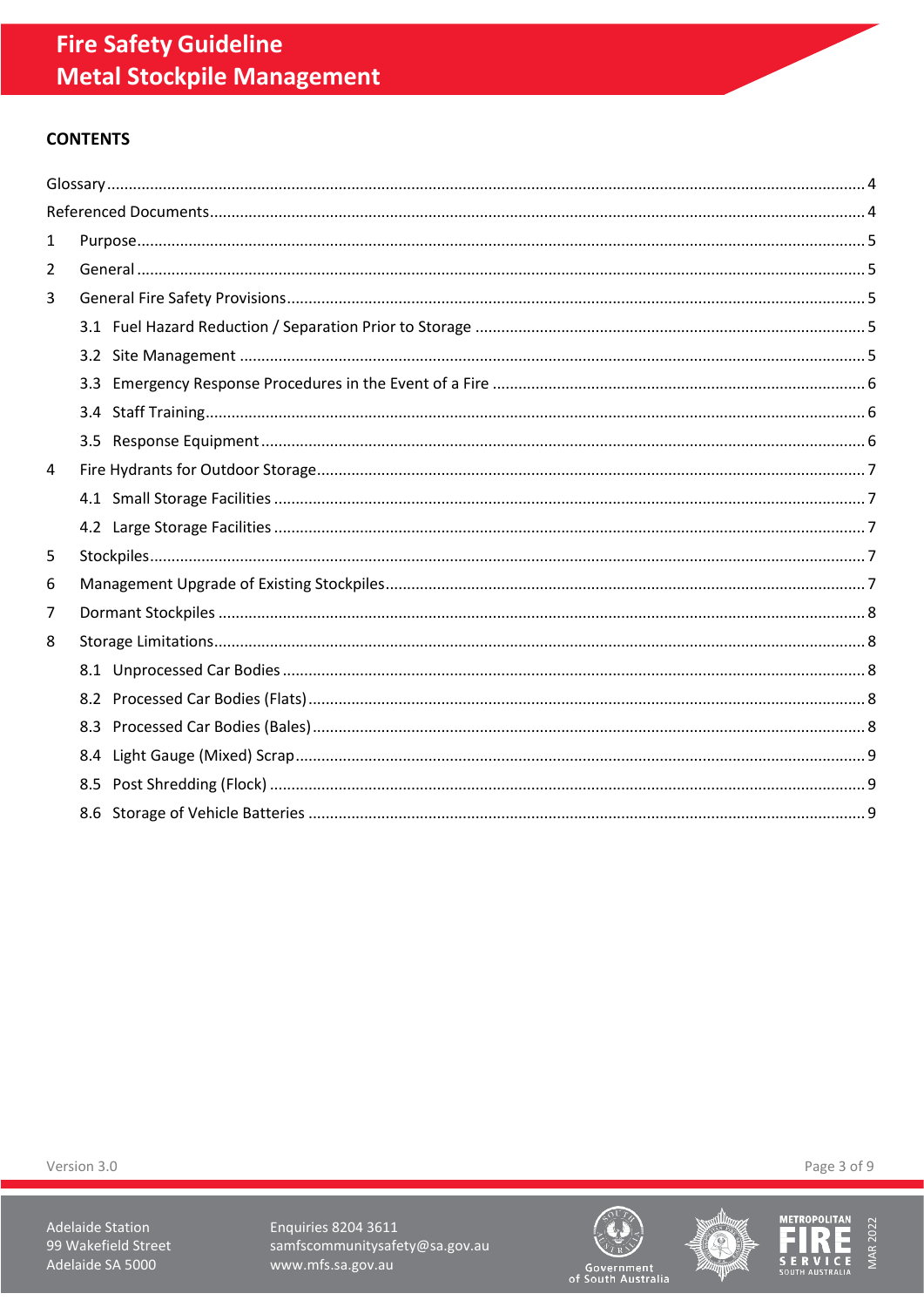#### <span id="page-3-0"></span>**GLOSSARY**

- AS Australian Standard
- LPG liquefied petroleum gas
- MFS South Australian Metropolitan Fire Service

#### <span id="page-3-1"></span>**REFERENCED DOCUMENTS**

The following documents are referred to in this Guideline:

AS 2419.1 Australian Standard 2419 – *Fire hydrant installations, Part 1: System design, installation and commissioning*

South Australian Fire Authorities, *Built Environment Section Policy 014, Above ground water storage tanks for fire fighting purposes*, South Australian Metropolitan Fire Service and South Australian Country Fire Service.

Minister for Planning and Local Government, *Ministerial Building Standard MBS 002 – Maintaining the performance of essential safety provisions*, Government of South Australia.

Version 3.0 Page 4 of 9

Adelaide Station **Enquiries 8204 3611** 99 Wakefield Street samfscommunitysafety@sa.gov.au Adelaide SA 5000 www.mfs.sa.gov.au





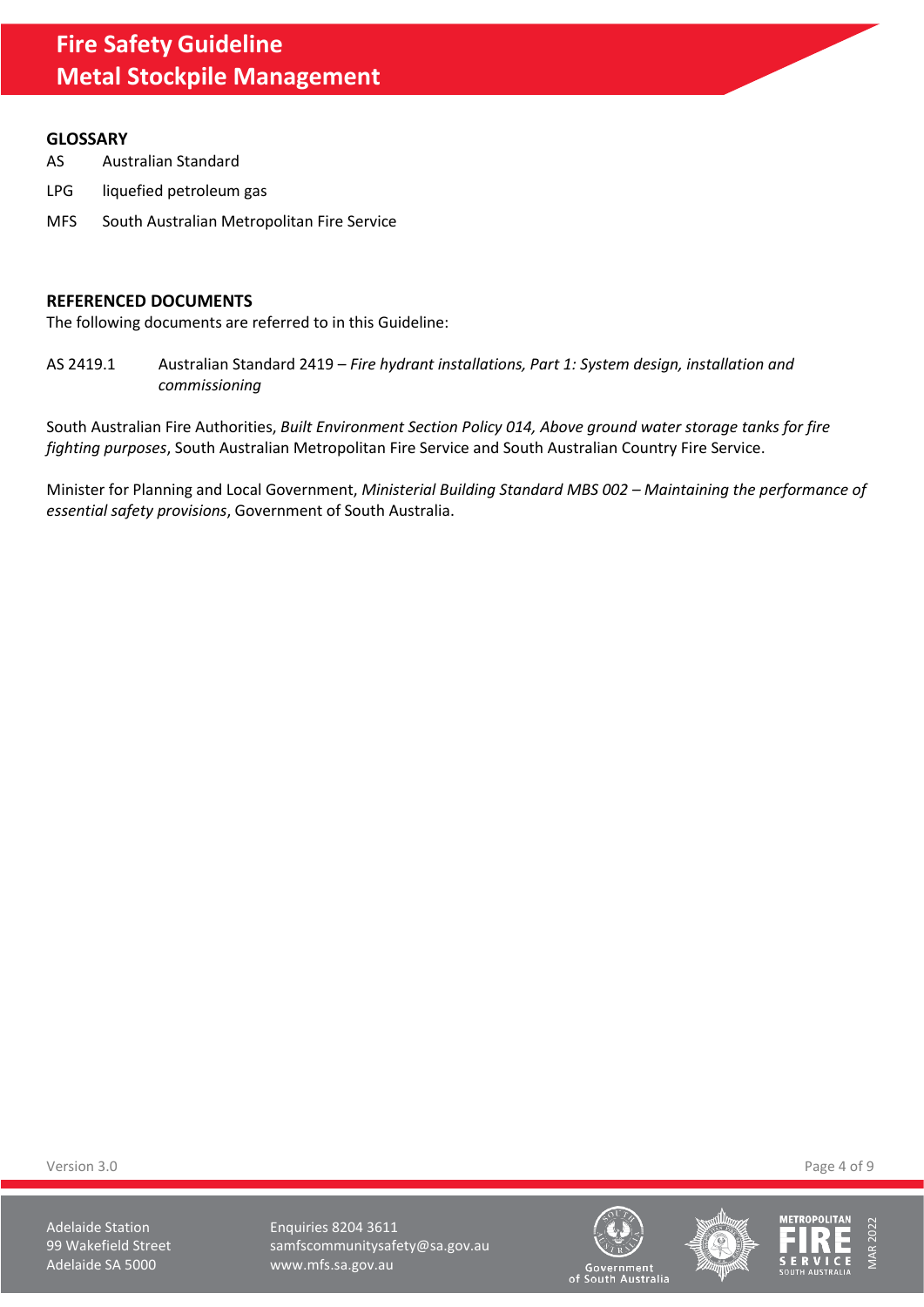### <span id="page-4-0"></span>**1 PURPOSE**

This document has been prepared by the South Australian Metropolitan Fire Service (MFS) in association with industry to address the fire risk issues of existing and proposed new sites for the outdoor storage of recyclable metal stockpiles.

### <span id="page-4-1"></span>**2 GENERAL**

Recyclable metal stockpiles often contain a percentage of mixed combustible material contained within the stored material such as cars, white goods and other (principally metal) products, stored in heaps prior to processing/material separation.

Adoption of this Guideline and implementation of the described procedures for material control/separation, storage and ongoing management should lessen the effects of fire outbreak, fire magnitude and assist in its containment.

For existing storage sites and where this Guideline is agreed to be adopted, it should be immediately implemented together with a program established to upgrade the management of the stockpiles. This will need to be addressed on a site-by-site basis relevant to specific areas of non-compliance and be cognisant of such constraints as the operational capacity of shredder plant and/or other on-site processes.

Nevertheless, it would be expected that existing stockpile volumes would achieve compliance within a period of approximately 12 months, subject to negotiation on specific site and operational provisions.

### <span id="page-4-2"></span>**3 GENERAL FIRE SAFETY PROVISIONS**

The following are fire safety procedures associated with the storage of new material and the modification or continued expansion of existing stockpiles.

### <span id="page-4-3"></span>**3.1 Fuel Hazard Reduction / Separation Prior to Storage**

- 1. Car batteries should be removed.
- 2. Fuel tanks should be emptied.
- 3. LPG cylinders should be removed, separated from stockpiles, stored in a suitable location and processed offsite on a regular basis.
- 4. Following the above procedures, uncrushed car bodies should be stored separate from other materials if they cannot be immediately processed. Refer Sectio[n 8](#page-7-1) Storage Limitations.

### <span id="page-4-4"></span>**3.2 Site Management**

- 1. Internal roadways should be maintained for Fire Authority vehicle access at a minimum of 6m width or as appropriate to the type of vehicle assessed to be necessary to attend the site.
- 2. Stockpiles should be maintained within the storage limitations nominated further in this Guideline.
- 3. All stockpiles should be located at a minimum of 6m from site boundaries.
- 4. Sufficient working area(s) free of scrap should be maintained at all times to allow the moving and isolating of scrap that may have ignited, to enable its quarantine/separation from the general stockpiles.
- 5. After hours security should be provided to the site.
- 6. Security fences should enclose the site and minimise unauthorised entry.

Version 3.0 Page 5 of 9

Adelaide Station **Enquiries 8204 3611** 99 Wakefield Street samfscommunitysafety@sa.gov.au Adelaide SA 5000 www.mfs.sa.gov.au





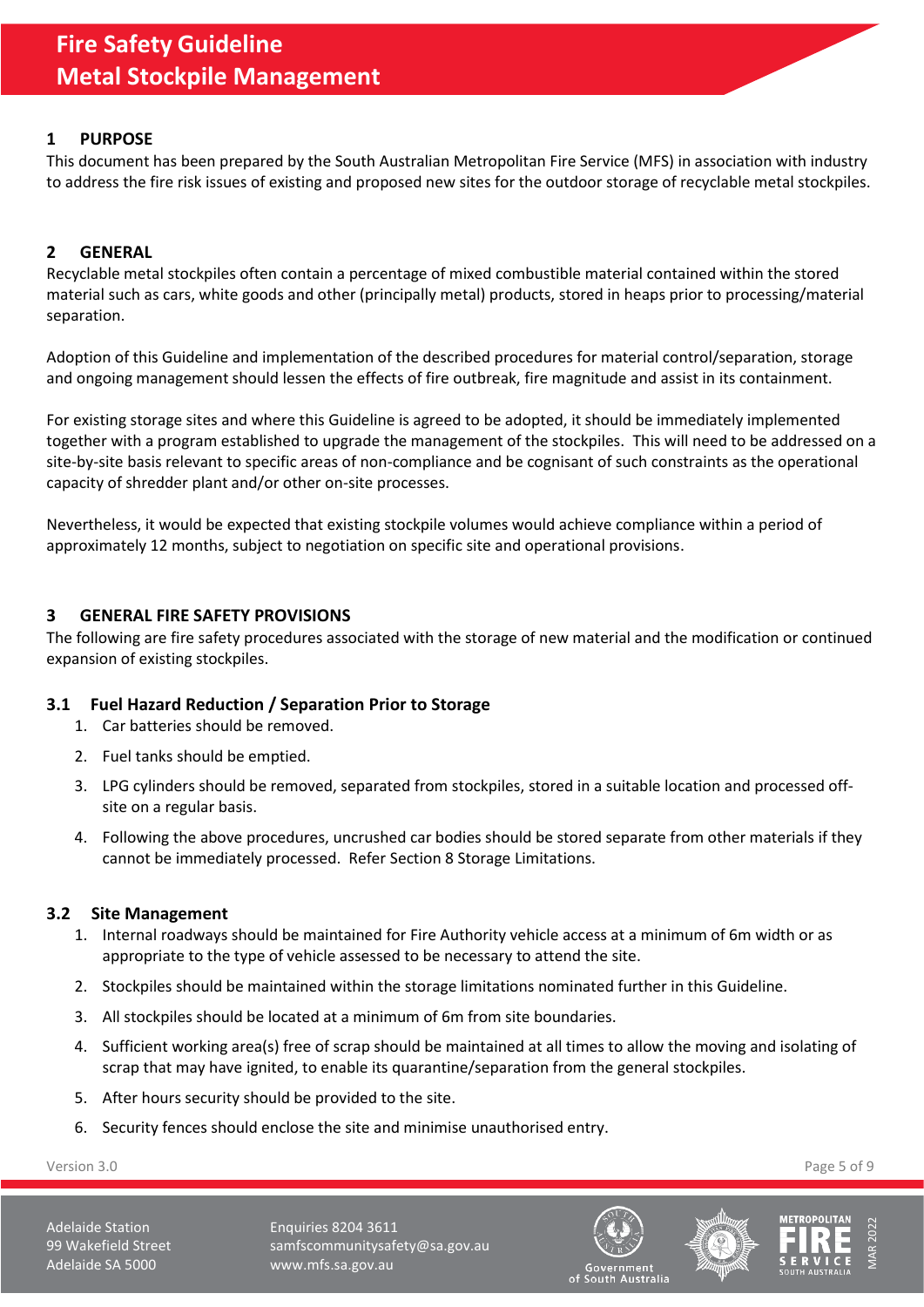- 7. Areas surrounding the piles and roadways between the piles should be kept free from scrap and other combustible materials, e.g. grass and weeds.
- 8. Emergency contact numbers should be posted on site at weighbridges and road entry points to assist attending fire crews prior to arrival of the site Operations Manager at times when the site is unattended (e.g. during public holiday periods).
- 9. Measures should be provided to prevent contaminated run-off from firefighting hoses affecting areas external to the site. Specific measures will need to be considered in consultation with an Environmental Engineer.
- 10. Hot works should not be permitted within 10m of a stockpile or vegetation.
- 11. Smoking should not be permitted within 10m of a stockpile or vegetation. Signs to this effect should be displayed and designated smoking areas established.

### <span id="page-5-0"></span>**3.3 Emergency Response Procedures in the Event of a Fire**

- 1. The relevant fire brigade should be immediately contacted by calling 000.
- 2. The Operations Manager should be immediately advised (whether on or off site).
- 3. An agreed site-specific emergency response procedure should be immediately implemented.
- 4. The agreed site-specific emergency response procedure should encompass issues such as contact numbers (EPA, Fire Brigade, Local Council and Key Site Staff), on-site staff actions and their training, and include a plan of the site showing drainage, accessible roads and hardstand areas, water mains (external and internal), firefighting equipment, easements and the like.

### <span id="page-5-1"></span>**3.4 Staff Training**

1. All staff, with a special mention of mechanical excavator operators, should be trained and understand their required role during a fire incident.

### <span id="page-5-2"></span>**3.5 Response Equipment**

- 1. A mechanical excavator(s) and operator(s) should be provided during a fire incident for separation of burning materials to reduce the spread of fire, minimise fire growth and enable the fire to be attacked at its source or close thereto.
- 2. Specific fire brigade appliance types likely to attend to meet site requirements should be identified (e.g. pumper(s), aerial appliance).
- 3. Suitable water supplies should be provided for fire brigade use. Suitable supplies may incorporate on-site fire water storage tanks (refer MFS Policy 014) and/or a hydrant system designed for "open yard protection" in accordance with AS 2419.1 and Section **Error! Reference source not found.** below.
- 4. Portable fire extinguishers should be provided, available for use at all times.



Version 3.0 Page 6 of 9

Adelaide Station **Enquiries 8204 3611** 99 Wakefield Street samfscommunitysafety@sa.gov.au Adelaide SA 5000 www.mfs.sa.gov.au



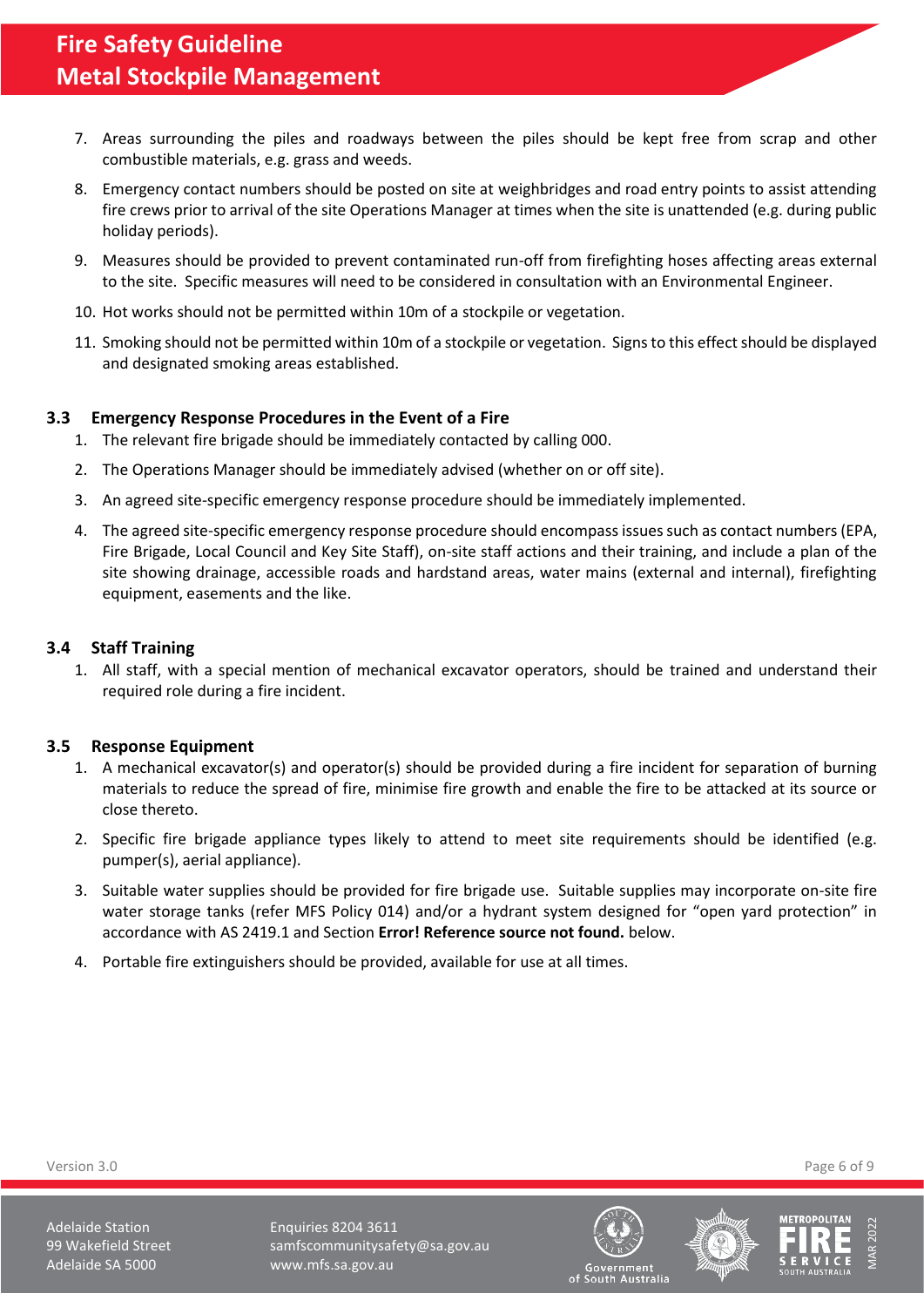## **Fire Safety Guideline Metal Stockpile Management**

### <span id="page-6-0"></span>**4 FIRE HYDRANTS FOR OUTDOOR STORAGE**

A fire hydrant system complying with AS 2419.1 shall be installed to provide firefighting water supplies to sites storing metal recyclable stockpiles.

Fire hydrant system design shall be in accordance with AS 2419.1 Clause 3.3 for Open Yard Protection, with the exception that the minimum number of hydrants flowing simultaneously shall be as follows:

### <span id="page-6-1"></span>**4.1 Small Storage Facilities**

Notwithstanding the requirements of AS 2419.1, where the total storage volume on site is less than or equal to 750 m<sup>3</sup>, the facility shall have a hydrant system capable of providing simultaneous flows for at least two (2) hydrant outlets (10 L/s each).

### <span id="page-6-2"></span>**4.2 Large Storage Facilities**

Where the total storage volume on site is greater than 750  $m^3$ , the site shall have a hydrant system capable of providing minimum simultaneous flows for at least three (3) hydrant outlets (10 L/s each).

Where the site is of a size that AS 2419.1 would require additional hydrants to flow (with respect to total yard areas), then the requirement of AS 2419.1 takes precedence.

### <span id="page-6-3"></span>**5 STOCKPILES**

Stockpiles are considered as either dormant or active, the latter relating to both the development of new stockpiles and the modification of existing stockpiles for re-use, expansion or reduction.

Stockpiles should be arranged according to the types of materials to be stored in them be that material in either a processed or unprocessed state (see Section **Error! Reference source not found.** Storage Limitations).

### <span id="page-6-4"></span>**6 MANAGEMENT UPGRADE OF EXISTING STOCKPILES**

Existing stockpiles, which are not dormant, should be altered to conform to the recommended storage limitations applicable to new stockpiles. Procedures for modification of existing stockpiles should comprise:

- 1. Provision of breaks through the existing stockpile to reduce its footprint area. The initial break should halve the pile; additional breaks should be made to further subdivide piles until the agreed footprint area is achieved.
- 2. Material removed to form the breaks should be transferred to independent stockpiles having the nominated area/volume limitations, or where applicable, to the shredder plant.
- 3. Provision of perimeter and internal site roadways for vehicular access.
- 4. Reduction in height of the stockpile following subdivision(s) into piles of appropriate footprint.
- 5. Upgrade of the site for fire brigade firefighting (e.g. provision of onsite water / hydrants).

Existing stockpiles are considered to represent a higher risk for fire outbreak because they likely contain both processed and unprocessed materials which do not meet the recommendations for new stockpile management.

The time period associated with any management upgrade of existing stockpiles will likely be dependent on plant turnover processing capacity and negotiation with the relevant authorities.

Version 3.0 Page 7 of 9

Adelaide Station **Enquiries 8204 3611** 99 Wakefield Street samfscommunitysafety@sa.gov.au Adelaide SA 5000 www.mfs.sa.gov.au





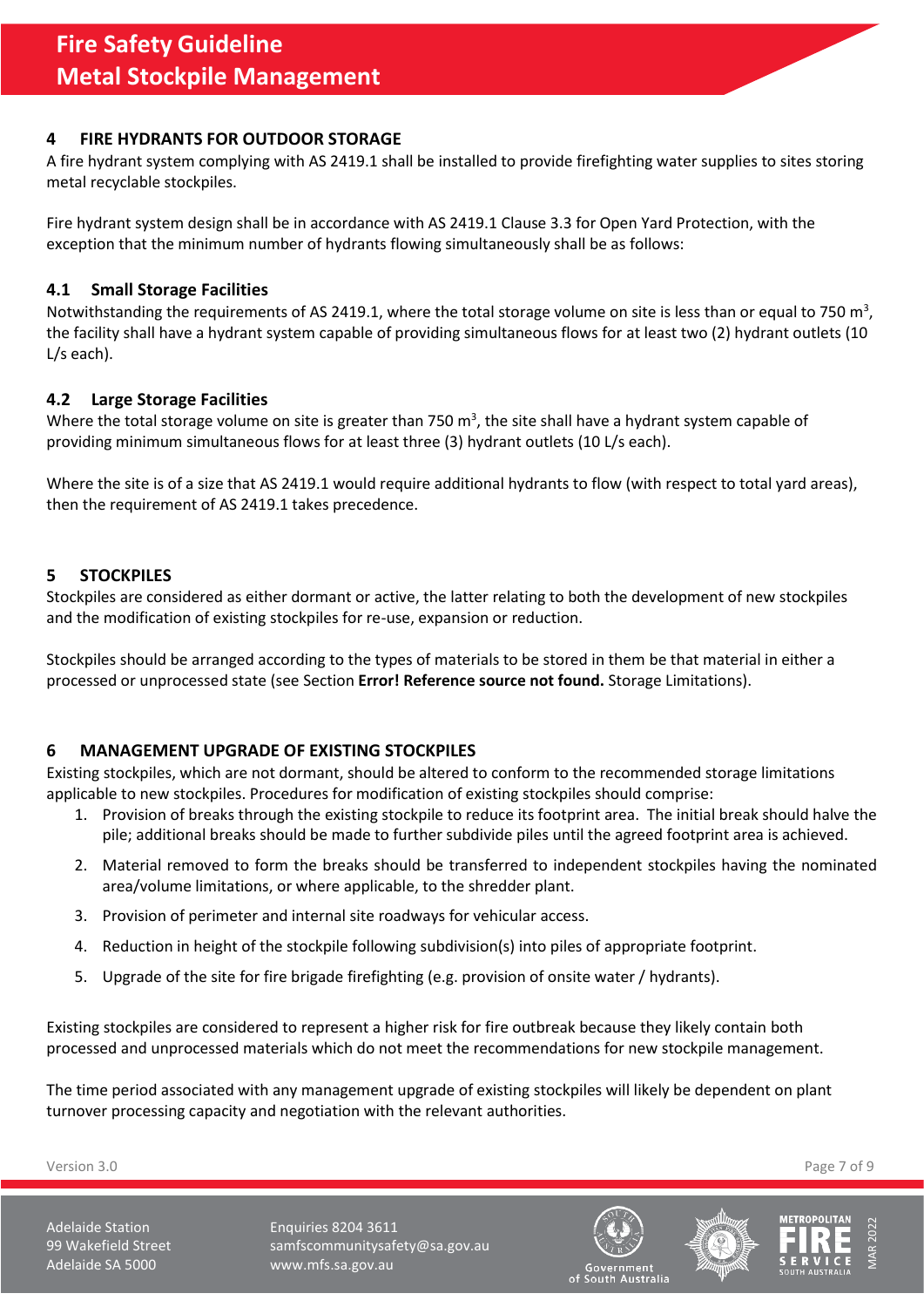### <span id="page-7-0"></span>**7 DORMANT STOCKPILES**

Where an existing stockpile is dormant, meaning the site is unattended and the stockpile is not being modified for reuse, expansion or reduction; no action is considered necessary in respect of fire safety management unless appropriate distance from site boundaries and vehicular/firefighting access is unavailable to prevent satisfactory intervention by the Fire Brigade.

Where site boundary separation or access is not currently acceptable, as determined by the Fire Brigade, and where the stockpile is to be modified for re-use or reduction, fire safety management should be introduced (see Section **Error! R eference source not found.** Management Upgrade of Existing Stockpiles).

Where a dormant pile is close to an adjoining property and could either catch fire from that property or spread fire to it, then, irrespective of the risks, material will need to be removed from the pile to create a necessary firebreak (see Sectio[n 3.2](#page-4-4) Site Management).

Dormant stockpiles are considered to contain all manner of processed or unprocessed materials that cannot meet the recommendations for new stockpile management. For existing dormant stockpiles, the risk of a fire occurring during the establishment of breaks/roadways into the pile may be greater than the risk of any fire development whilst in a dormant state. Risk is measured as the multiplication of probability of an event occurring and the consequence of that event occurring.

### <span id="page-7-1"></span>**8 STORAGE LIMITATIONS**

The following storage limitations should be applied in accordance with the nature of materials to be located on the site.

### <span id="page-7-2"></span>**8.1 Unprocessed Car Bodies**

Car bodies should be contained to 6m in height and a footprint stockpile area of 6m x 24m as a single row, incorporating a separation distance of 6m to minimise further fire spread in the event of an incident. Firefighting access should be provided to at least one side and each end of a single row of stockpile in such configurations.

### <span id="page-7-3"></span>**8.2 Processed Car Bodies (Flats)**

Car bodies are considered to be semi-flat when stockpiled by compression of the roof to mid door height, typically using the bucket of a front-end loader. This approximates to a height of 1m per body.

A typical acceptable footprint area for this type of scrap would be three (3) car bodies side-by-side (approximately 6m wide) and five (5) cars long (approximately 25m long). The next row of cars should be cross stacked on top to interlock vehicles and provide stability. Stacking should be to a maximum of six (6) vehicles high (approximately 6m).

Where cars have been hydraulically crushed into "flats", piles should be limited to ten (10) flats in height and a footprint area as per unprocessed car bodies. Flats are considered to approximate 0.3m in height with a resultant stockpile height of 3m. Restrictions are not necessary for stockpile separation other than the provision of firefighting vehicular access to one side and each end of the stockpile.

### <span id="page-7-4"></span>**8.3 Processed Car Bodies (Bales)**

No restrictions are necessary for the storage of processed car "bales" and/or their integration within a stockpile.

Version 3.0 Page 8 of 9

MAR 2022

Adelaide Station **Enquiries 8204 3611** 99 Wakefield Street samfscommunitysafety@sa.gov.au Adelaide SA 5000 www.mfs.sa.gov.au